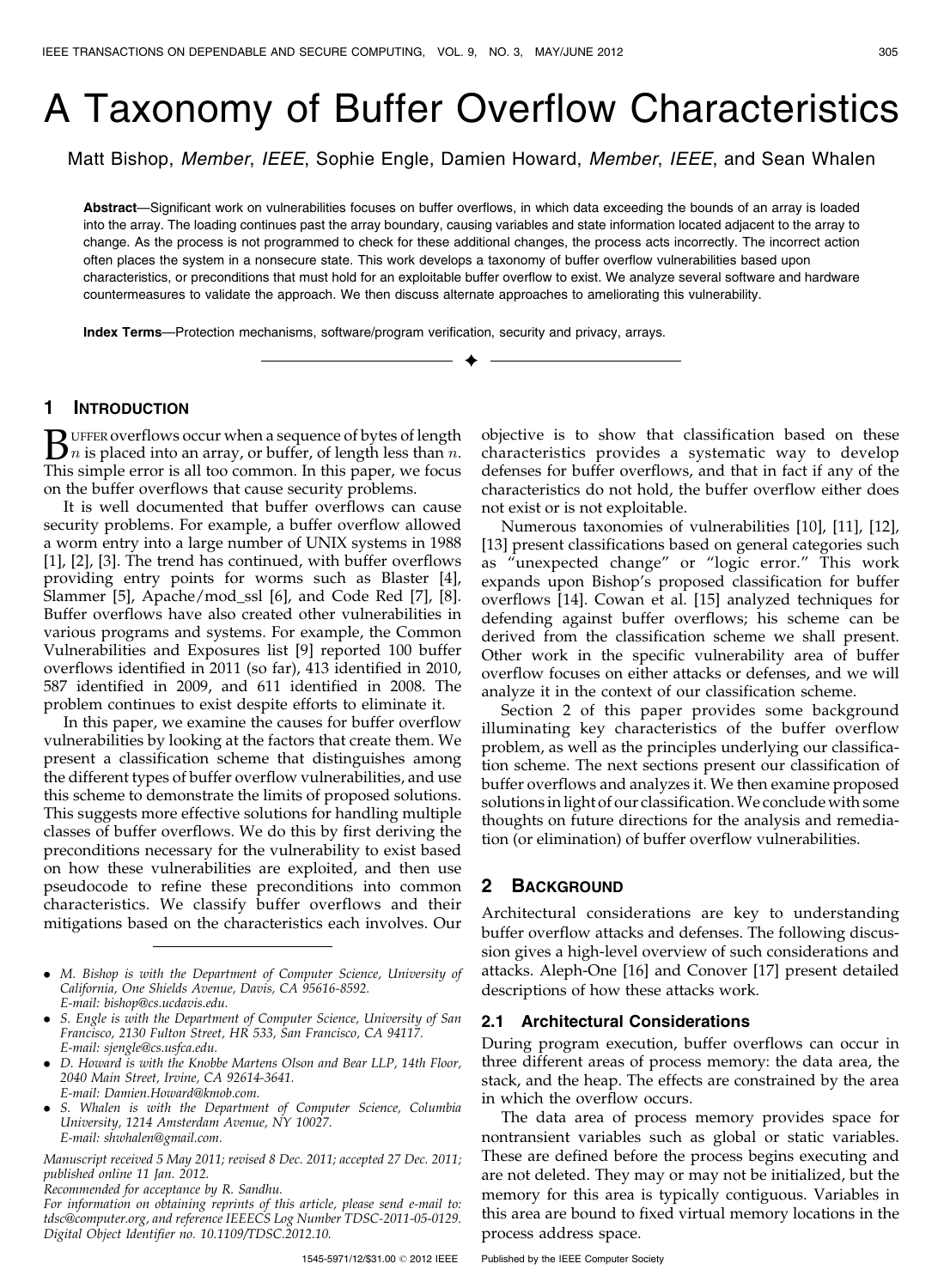The stack contains data and variables that are allocated and deallocated as the process executes. The space allocated to the stack grows as functions are called because they add variables and other data to the stack, and shrinks as functions return because the variables and other data that functions allocated on the stack are released. On many systems, return addresses, processor status information, and call frame pointers are also placed on the stack. Variables on the stack are not bound to fixed virtual addresses. That is, the variable  $x$  in function plugh may have an address of 1,000 on the first call to plugh, and an address of 12,345 on the second call to plugh.

The heap is typically used for memory allocation done under the control of the program, for example by the process requesting that the system allocate memory for an array. When dynamically loadable modules are used, the modules are often loaded into the heap and then executed. Once assigned, memory in the heap remains bound to the variable until the process deallocates it.

The goals of buffer overflows are to change variables, return addresses, or function pointers. Variables and function pointers may be modified by overflows in any area, while return addresses, typically stored on the stack, may be modified only on the stack. Changing return addresses and function pointers alters the flow of control (including causing the program to crash), while changing variables results in changes to data. If the modified variable is used in a conditional expression later, changes to data may also alter the control flow. This suggests two broad classes of buffer overflow attacks.

## 2.2 Data Buffer Overflow

A data buffer overflow occurs when input overwrites existing data, causing the program to act in a manner that violates the (explicit or implicit) security policy. In terms of architecture, it requires that an array and a variable be allocated such that overflow from the array alters the contents of the variable. The variable controls some aspect of security-critical behavior.

An example of this is the apocryphal login program buffer overflow. In that program, the buffer holding the user-input password and the buffer holding the hashed value of the password were adjacent. The user-input buffer was 80 characters long. The program prompted the user for a login name, retrieved the hashed password corresponding to that login and stored it in the second buffer. The user was then prompted for the password. The user entered the password, which was then hashed and compared to the stored hash; a match authenticated the user. The vulnerability arose because the length of the password that the user entered was not checked. The attacker would pick any password of length 8, and generate the corresponding hash. The attacker would then enter the password, hit 72 spaces, and then type in the hash corresponding to the entered password. That overwrote the retrieved hash. Then, the program computed the hash of the entered password and compared that with the stored hash—which, having been supplied by the user, matched. This authenticated the user, regardless of whether the user knew the actual password corresponding to the account.

This is an example of a direct data buffer overflow. The data buffer overflow is called indirect if the value changed indirectly affects the selection or modification of a value that controls some aspect of security-critical behavior. Attacks that change pointers to refer to input data fall into this class.

# 2.3 Executable Buffer Overflow

An executable buffer overflow occurs when executable code is loaded into a buffer, and some quantity (a return address or function pointer) is altered to cause that code to be executed. Its simplest incarnation involves a buffer allocated on the stack. The data being entered is typically a set of machine-language instructions to be executed. The value in the location where the return address is stored is reset to be the address of the machine instructions in the buffer. As a result, when the routine returns, and the value in the location for the return addresses is popped and put into the Program Counter (PC), the input machine instructions execute.

A good example of this is the fingerd flaw that the Internet Worm of 1988 exploited [1], [3], [13]. That program used a library function to load input into a buffer on the stack. The library function did not check the length of the input. The buffer was 256 characters long, and was allocated by the caller. When the library function was called, the return address was pushed onto the stack beyond the end of the buffer. The input routine would load the characters into the buffer. By providing input of more than 256 bytes, the attacker could overflow the buffer and change the value stored in the location where the return address had been placed. On return, the new value would be the location where execution resumed. The attacker used this to execute a small program called the "grappling hook" that compiled and executed a second small program, which in turn pulled over components of the worm, linked them, and executed the worm.

Executable buffer overflows may not include the instructions to be executed in the buffer. Heap spraying attacks scatter segments of executable code throughout the heap [18]. Later, a buffer overflow attack can transfer control to one of those segments. Variants include the JIT spray [19] and heap feng shui [20]. If a buffer overflow changes the return address or a function pointer, then the result is an executable buffer overflow.

If the executable buffer overflow alters process state information, such as the return address or processor status word, then the overflow is direct, as in the above example. If it does not alter process state information, for example altering a function pointer only, then it is said to be indirect.

## 2.4 Format Strings and Buffer Overflows

Two aspects of strings that can cause buffer overflows are relevant to our analysis. The first is the related but distinct "format string" attack; the second is the internal conversion of input strings.

A format string attack occurs when an input string contains formatting commands. The input string itself does not overflow a buffer, but when it is applied to other data, the result does. As an example, suppose the array buf is allocated to have 100 characters. The following code is intended to print the number "139" into the buf array: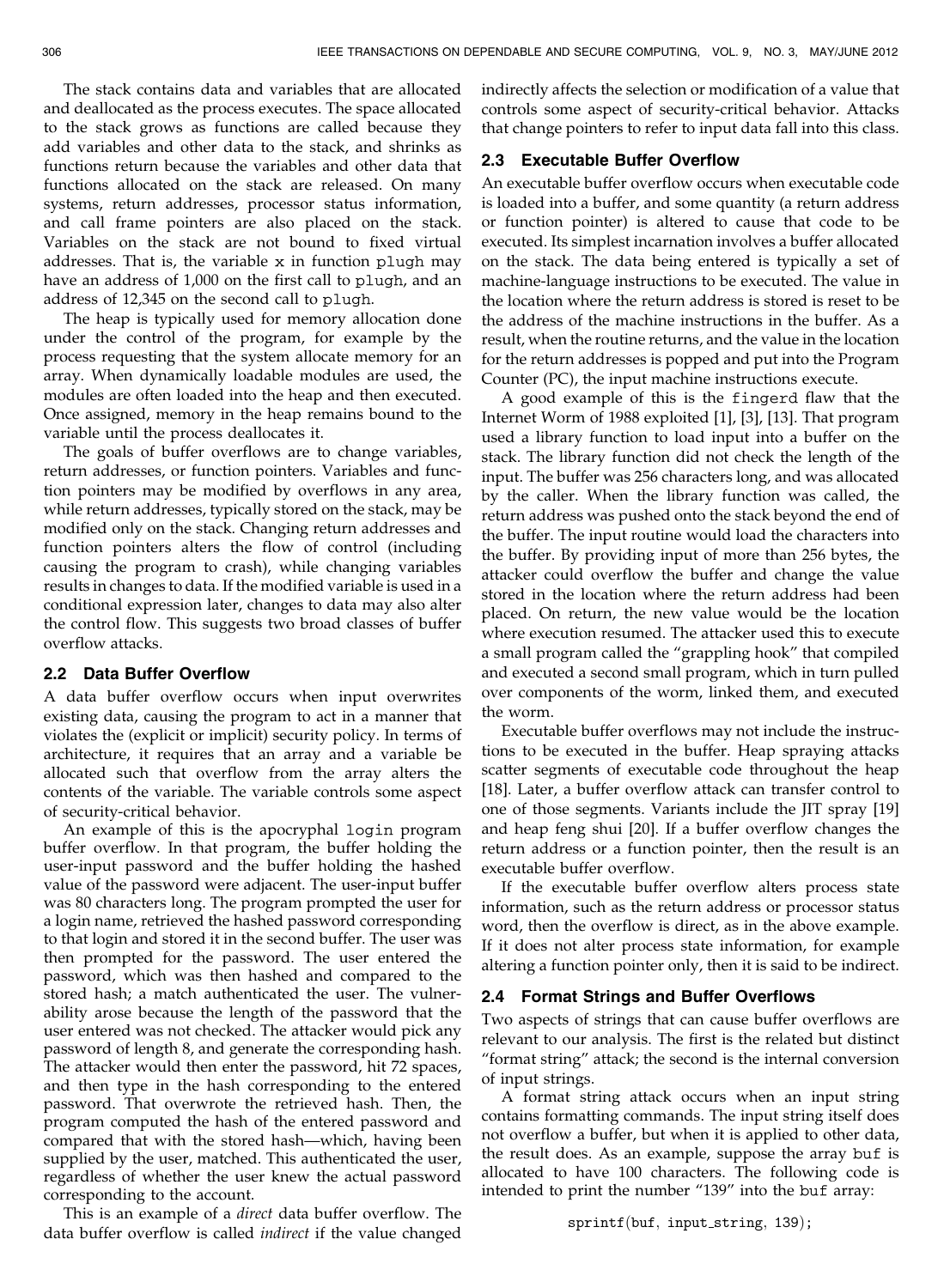If input\_string is "%d," no overflow will occur. But if input\_string is "%d  $c_1 \ldots c_{98}$ ," where  $c_1 \ldots c_{98}$  are characters, a buffer overflow will occur. In essence, the semantics of the operation sprintf upon the input string causes the buffer overflow, rather than the input string itself.

A second instance of this type of expansion occurs when one inputs a string that is converted to a longer string. When an input string is converted to Unicode, the conversion adds several extra characters to enable the decoding engine to determine which characters were entered. For example, the "." character can be encoded as 2 bytes with the hex values C0 AE, or as 6 bytes with the hex values FC 80 80 80 80 AE in the UTF-8 scheme. The Basic Greek  $\mathrm{``}\Delta\mathrm{''}$  character would be represented as %u0394 in an alternate Unicode representation. The addition of the extra characters can cause the transformation of the input string to overflow the buffer (see for example Esser [21]).

Both these expansions take input strings that will not themselves overflow the buffer, and transform them into strings that will overflow the buffer. This adds a new dimension to the idea of an input string overflowing a buffer. More precisely, we require either that the input string overflow the buffer, or that it be transformed in such a way that it overflows the buffer based upon some property of the input string. Thus, both of the above examples qualify as input strings that cause buffer overflows.

However, format string attacks may, or may not, exploit buffer overflow vulnerabilities. Format string attacks may write data to arbitrary locations by using the " $\%$ n" formatting element. These attacks do not overflow buffers because they write data to specific memory locations [22]. Hence, we distinguish between format string vulnerabilities in general and buffer overflow vulnerabilities. Our work does not address format string vulnerabilities.

#### 2.5 Summary

The difference between the types of buffer overflows lies in the use of the values in the locations beyond the buffer. Direct data buffer overflows change a variable value, and either a conditional is affected by the variable, or the variable's value is output, whereas indirect data buffer overflows change a pointer, causing the program to use incorrect data. Direct executable buffer overflows cause the flow of control to jump to a location other than that to which the program should have jumped, whereas indirect executable buffer overflows change a pointer, causing the execution of instructions that should not be executed at that point in time. The indirect cases are essentially the same as the direct cases, except that the instructions or data are already in the process memory.

If a buffer overflow causes the program to crash, either the program jumps to a nonexecutable location (executable) or tries to access inaccessible data (data). We do not consider this case further.

#### 3 PRECONDITIONS

Before we are able to classify buffer overflow vulnerabilities, we must first identify the preconditions necessary for these vulnerabilities to exist. We identify these preconditions by examining how an attacker might exploit a buffer overflow vulnerability. We define these initial preconditions such that disabling any single precondition prevents the exploitation of that vulnerability.

As an example, let us consider a typical problem: a web server fails to check the length of a string read from the network. For our purposes, the policy of the site running the web server is that the web server may execute only a specified set of commands, and may only reveal the contents of the web pages it serves. The failure to check the bounds of the input string allows the attacker to supply an input string that corrupts the running web server process, causing it to violate the policy. Adding a check of the buffer length negates this precondition.

# 3.1 Executable Buffer Overflow

First, consider a buffer overflow on the stack. Here, the attacker inputs a string containing no-ops, a small machinelanguage program, and multiple copies of an address corresponding to one in the buffer before the machine language program. When this string is read and stored on the stack, it overwrites the return address. When the input routine returns, the machine-language program is executed.

Stated succinctly, this attack is: "input an extra long stream of instructions and a return address; the return address overwrites the one on the stack; on return, the corrupted address causes a return into the stack and executes the machine-language program stored there." Therefore, this attack has five parts:

- 1. Input a string that is longer than the array.
- 2. The string contains, or after transformation contains, both instructions and a return address.
- 3. The return address overwrites the one on the stack.
- 4. On return, the corrupted address causes a return into the stack.
- 5. Executes the machine language program stored there.

We transform each part of this attack into corresponding preconditions as follows:

- P1. The length of the (possibly transformed) input string is longer than that of the buffer.
- P2. The input (and possibly transformed) string contains instructions and/or addresses.
- P3. Input can change the stored return address without the change being countered.
- P4. The program can jump to memory in the stack.
- P5. The program can execute instructions stored in the stack.

Note that preconditions P2 and P5 seem redundant. They are not. One may be able to input data that contains valid instructions, but the process may not execute them due to Data Execution Prevention (DEP) mechanisms such as the NX bit [23, p. 143] of AMD or the XD bit [24, pp. 4-43] of Intel architectures.

Similarly, preconditions P4 and P5 are distinct. Precondition P4 states that the flow of control can transfer into an area reserved for data. Precondition P5 says instructions may be executed in that area. If precondition P4 is met and precondition P5 is not, the program will attempt to execute instructions, causing an exception.

Now, consider a buffer overflow that does not alter the return address. Here, the attacker either places instructions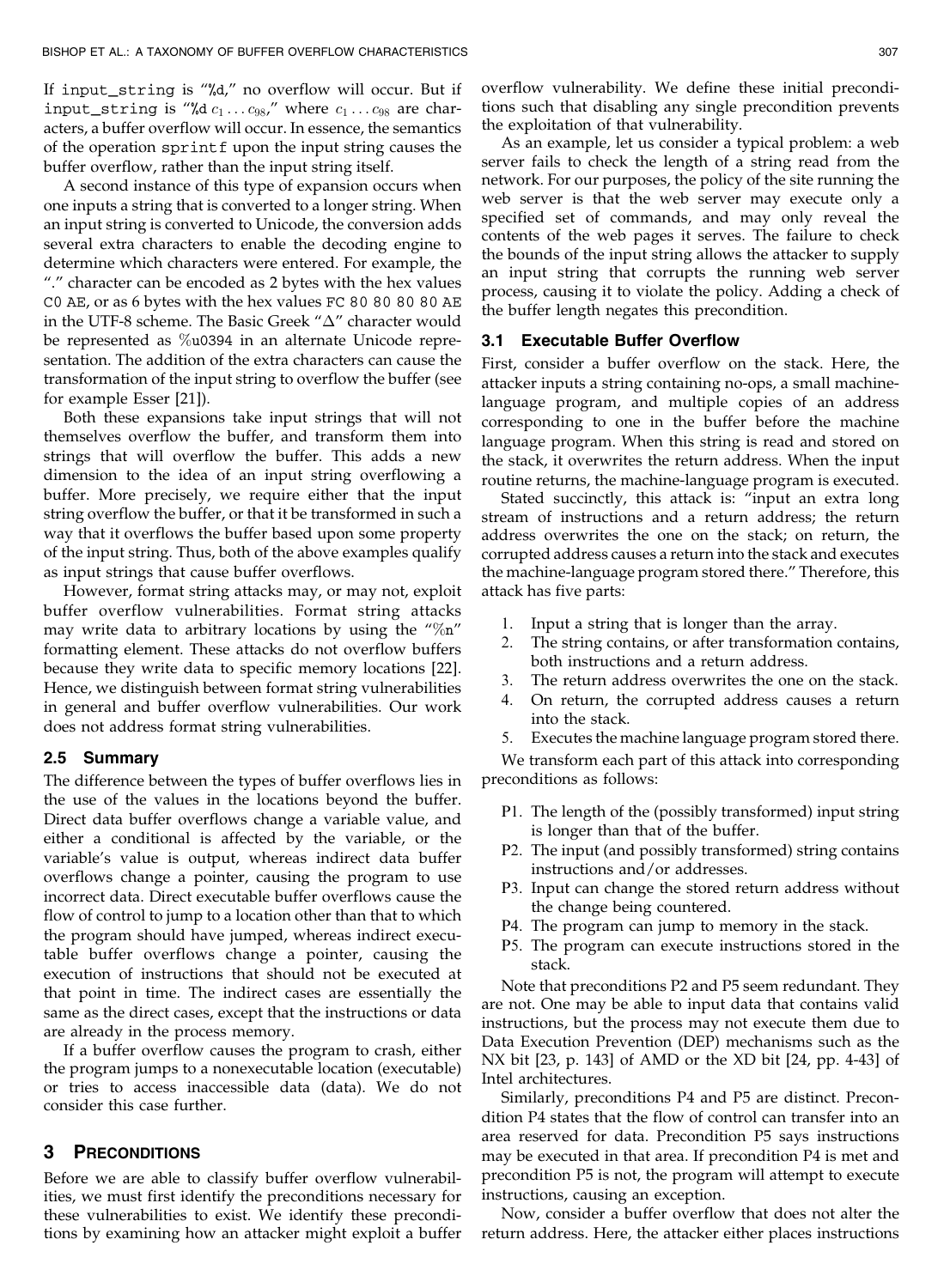to be executed into the space of the process that is being attacked, or locates these instructions in the program. The placement may occur by supplying the instructions as input, as part of the environment, as command-line arguments, or through any other mechanism. Next, the attacker locates an array followed by a function pointer variable. The attacker overflows the array, and places the address of the instructions into the function pointer variable. At a later time, when the function pointer is invoked, the instructions are executed, compromising the system.

First, we assume that the instructions are resident in the heap of the process space. Then the attack takes several steps:

- 1. Input a string that is longer than the array.
- 2. The string contains, or after transformation contains, data and the address of instructions.
- 3. The address overwrites the function pointer.
- 4. On invocation, the corrupted pointer causes a jump to instructions in the heap.
- 5. The process can execute instructions stored in the heap.

This leads to the following set of preconditions:

- P6. The length of the (possibly transformed) string is longer than that of the buffer.
- P7. The input (and possibly transformed) string contains addresses.
- P8. Input can change the value in the function pointer variable without being countered.
- P9. The program can jump to the heap.
- P10.The program can execute instructions in the heap.

Note the parallel between these indirect executable buffer overflow preconditions and the ones for the direct executable buffer overflow. In particular, if "return address" replaces "function pointer" and "stack" replaces "heap," the two are the same.

# 3.2 Data Buffer Overflow

Now, consider the data buffer overflow. This attack differs from the executable buffer overflow in that no new instructions are executed; data is merely changed, and as a result the process executes existing instructions that would otherwise not have been executed. Here, the attacker locates an array followed by some particular variable (which may be an array, as in the login example cited earlier). The attacker overflows the array, and as part of the overflow sets the variable to the desired value. The new value causes some unauthorized action to be taken.

This leads to the following steps:

- 1. Input a string that is longer than the array.
- 2. The string contains, or after transformation contains, data that matches the type of the variable to be changed.
- 3. The overflow data alters the particular variable's value.
- 4. The program reads that variable's value.
- 5. The altered value of the variable causes the program to execute instructions that the unaltered variable value would cause not to be executed.

The resulting preconditions are:

- P1. The length of the (possibly transformed) string is longer than that of the buffer.
- P2. The input (and possibly transformed) string contains data of the type of the particular variable.
- P3. The value stored in the particular variable can be changed without being countered.
- P4. The particular variable determines which execution path is to be taken at a future point in the execution of the process.

The differences between this set of preconditions and the previous two sets is instructive. The first three are essentially the same as in the other sets. All involve overflowing the buffer (precondition P11). All involve changing a memory location to contain a value that will be interpreted as a legitimate value (precondition P12). Legitimacy is important, because the value supplied must be one that the process could have placed there. Otherwise, the change may be detected (precondition P13). The last precondition generalizes the notion of executing input instructions. The instructions are not input, of course, but must still be executed. There is no question that the instructions can be executed because the program has them in one control flow path. This eliminates the need for a precondition stating that the instructions can be executed. The only question is whether the instructions leading to the compromise will be executed, and precondition P14 speaks to that.

An indirect data buffer overflow is similar to a direct data buffer overflow, the difference being that the particular variable being modified points to a value that determines which execution path is taken. Noting this, we can immediately state the preconditions:

- P15.The length of the (possibly transformed) string is longer than that of the buffer.
- P16.The input (and possibly transformed) string contains addresses.
- P17.The address stored in the particular pointer variable can be changed without being countered.
- P18.The value pointed to by the particular pointer variable determines which execution path is to be taken at a future point in the execution of the process.

# 4 CHARACTERISTICS

Many of the buffer overflow preconditions share similarities. For example, P1, P6, P11, and P15 all capture the overflowing of the buffer, but do so for different types of buffer overflow vulnerabilities. We refine these preconditions into a single characteristic, which captures preconditions at a higher level of abstraction using pseudocode.

We first observe that P1, P6, P11, and P15 are all described as: "length of the (possibly transformed) string is longer than that of the buffer." We collapse these preconditions into a single new characteristic len:buff. Let len() be a function that returns the length of an array, and let the variable input refer to the input string (posttransformation) and variable buffer refer to the destination buffer. The characteristic len:buff holds when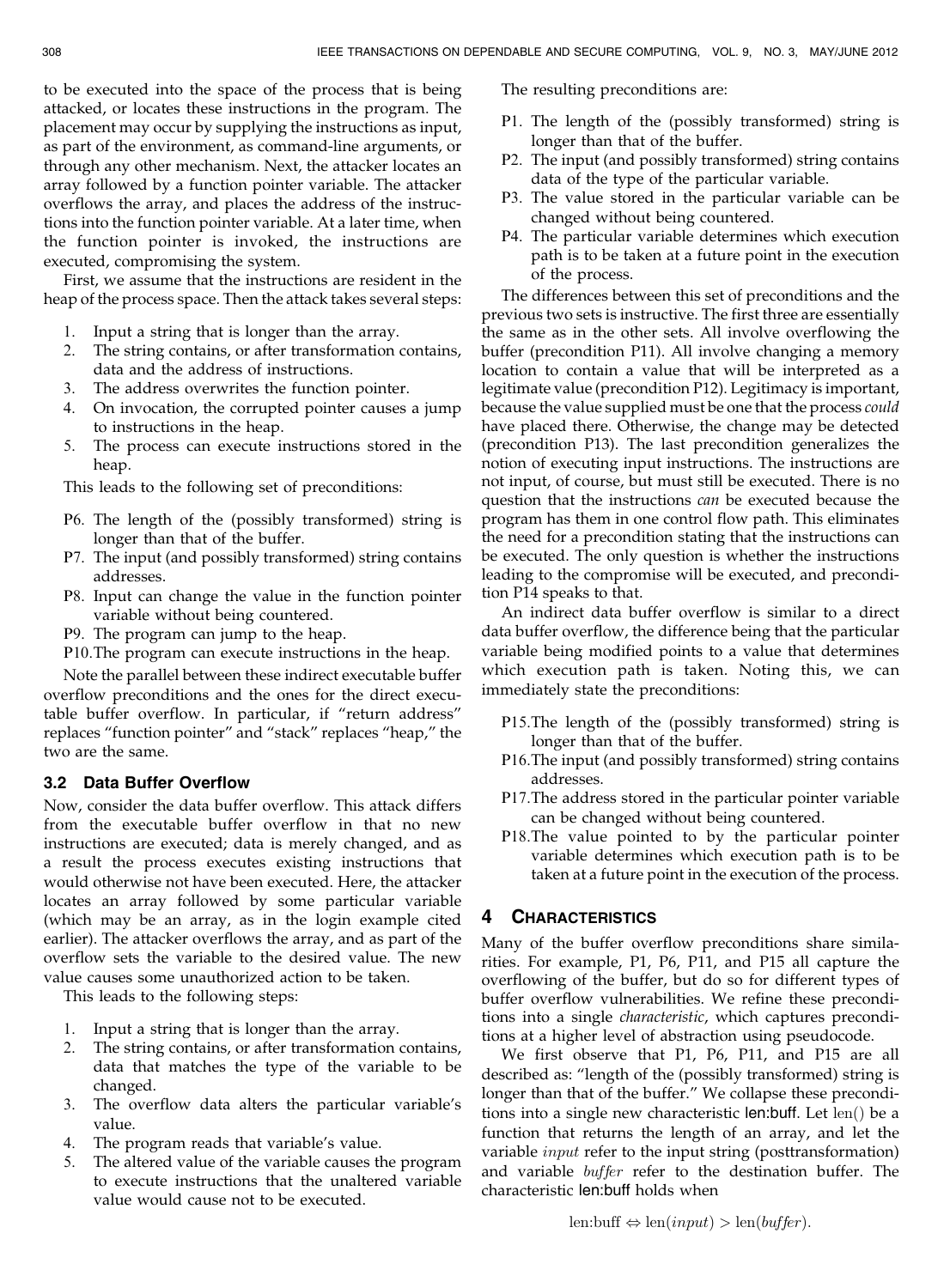Each type of buffer overflow vulnerability also contains a precondition based on the type of information that may be included in the input string. For example, precondition P2 is described as "the input (and possibly transformed) string may contain instructions and/or addresses" and preconditions P7 and P16 are described as "the input (and possibly transformed) string may contain addresses." We define two pseudofunctions to capture these preconditions: the function type() returns the data type of a particular variable, and the function contains $()$  returns true when a string may contain a particular data type. Let the data types for variables addr and inst be a memory address and instruction, respectively. We define the characteristics con:addr and con:inst as follows:

$$
con: addr \Leftrightarrow contains(input, type(addr))
$$
  
con:inst 
$$
\Leftrightarrow contains(input, type(inst)).
$$

These characteristics are not mutually exclusive. If the input string may contain both addresses and instructions, then both con:addr and con:inst hold. This allows us to capture precondition P2, which requires both data types.

We take a similar approach to capture precondition P16, described as "the input (and possibly transformed) string may contain data of the type of the particular variable." We define the variable *ctrlvar* to represent the "particular variable" that affects the control flow of the process, and capture this precondition with the characteristic con:ctrl as follows:

#### con:ctrl  $\Leftrightarrow$  contains $(input, type(ctrlvar)).$

We also observe that each type of buffer overflow vulnerability involves some sort of modification. For example, precondition P3 involves modification of a stored return address, P8 involves modification of a function pointer, and both P13 and P17 involve direct or indirect modification of a control flow variable. To capture these preconditions, we define a function  $\text{modify}()$  to determine whether a variable or pointer may be modified without being countered. We again use the variable ctrlvar to represent a variable that affects the control flow of the process, and use the pointer variable *ctrlptr* to refer to a pointer to that control flow variable. We also add variables retnadd to reference a return address and funcptr to reference a function pointer. The following characteristics mod:radd, mod:fptr, mod:cvar, and mod:cptr capture preconditions P3, P8, P13, and P17, respectively:

$$
mod: \text{radd} \Leftrightarrow \text{modify}(retnadd)
$$
  

$$
\text{mod:} \text{fptr} \Leftrightarrow \text{modify}(trlvar)
$$
  

$$
\text{mod:} \text{curr} \Leftrightarrow \text{modify}(ctrlptr)
$$
  

$$
\text{mod:} \text{cptr} \Leftrightarrow \text{modify}(ctrlptr).
$$

Executable buffer overflow vulnerabilities have other similarities. For example, both P4 and P9 involve jumping into either a stack or heap, and characteristics P5 and P10 involve executing instructions in the stack or heap. We use the variables *stack* and *heap* to reference the different types of memory, and the functions  $jump()$  and  $execute()$  to determine whether a process may jump to and execute instructions in the stack or heap. This allows us to capture

preconditions P4, P9, P5, and P10 with the following characteristics:

$$
jmp:stack \Leftrightarrow jump(state)
$$
  
\n
$$
jmp:heap \Leftrightarrow jump(heap)
$$
  
\n
$$
exec:stack \Leftrightarrow execute(state)
$$
  
\n
$$
exec:heap \Leftrightarrow execute(headp).
$$

Finally, data buffer overflow vulnerabilities both require a variable that affects which execution path is taken at a future point of execution. Specifically, P14 is described as "the particular variable determines which execution path is to be taken at a future point in the execution of the process," and P18 is described as "the value pointed to by the particular pointer variable determines which execution path is to be taken at a future point in the execution of the process." We use the variables ctrlvar and ctrlptr as before, and the function flow $()$  to determine whether a variable or pointer affects the execution path of the process. We capture both P14 and P18 with the characteristic flow:ctrl as follows:

#### flow:ctrl  $\Leftrightarrow$  flow $(ctrlvar)$ .

Using characteristics and pseudocode to describe vulnerabilities allows us to precisely capture the similarities between different vulnerability types. For example, all buffer overflow vulnerability types contain the len:buff characteristic. Indirect buffer overflow vulnerabilities require the con:addr characteristic, and modify a pointer (mod:fptr or mod:cptr). We summarize all of these characteristics and the associated preconditions in Table 1.

We define classes of buffer overflow vulnerabilities by mapping the preconditions for each type of buffer overflow with the associated characteristic. For example, a direct executable buffer overflow has preconditions P1, P2, P3, P4, and P5. The associated set of characteristics for a direct and indirect executable buffer overflow are:

$$
dir: exec = {len:buffer, con:addr, con:inst\n mod:radd, jmp:stack, exec:stack}\n
$$
\n
$$
ind:exec = {len:buffer, con:addr, mod:fptr\n jmp:heap, exec:heap}.
$$

We repeat this process for the remaining buffer overflow vulnerability types to obtain:

$$
dir: data = {len:buff, con:ctrl, mod:cvar, flow:ctrl}
$$

$$
ind: data = {len:buffer, con:addr, mod:cptr, flow:ctrl}.
$$

We use these basic characteristic sets as a basis for classification [14], [25]. For example, any vulnerability that contains the len:buff, con:addr, mod:cptr, and flw:ctrl characteristics will be classified as an indirect data buffer overflow. However, if any one characteristic is missing, that type of buffer overflow vulnerability is not exploitable. We discuss the necessity and sufficiency of these characteristics next.

#### 5 ANALYSIS

We now show that the above characteristics are both necessary and sufficient for the four types of buffer overflows to exist and be exploitable. If the basic characteristic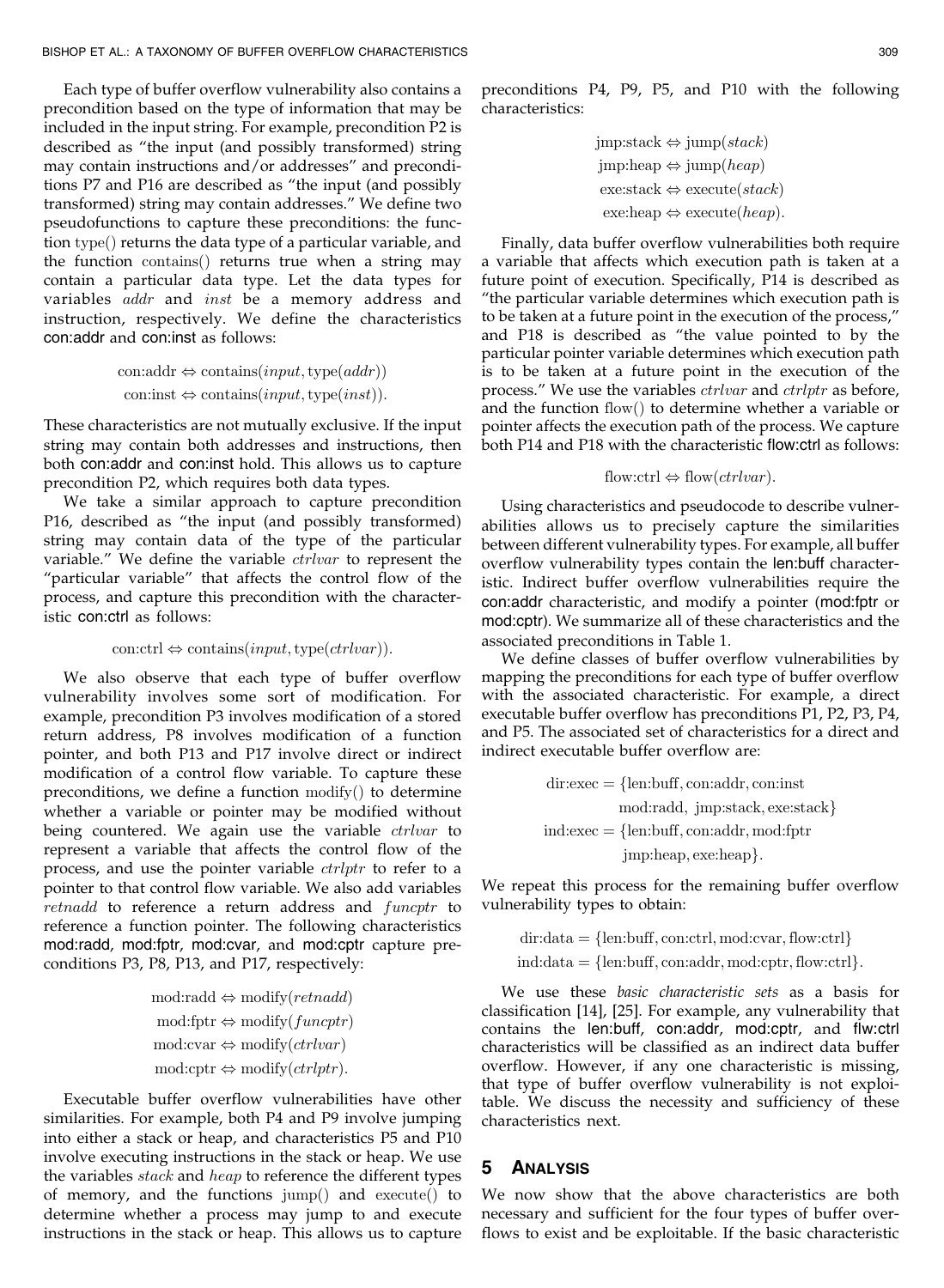| Characteristic                                 | Pseudo-Code                                                                                                 | Preconditions                                                                              | Vulnerabilities                                                                              |
|------------------------------------------------|-------------------------------------------------------------------------------------------------------------|--------------------------------------------------------------------------------------------|----------------------------------------------------------------------------------------------|
| len:buff                                       | len(input) > len(bliffer)                                                                                   | P <sub>1</sub> , P <sub>6</sub> , P <sub>11</sub> , and P <sub>15</sub>                    | Executable (Both), Data (Both)                                                               |
| con:addr<br>con:inst<br>con:ctrl               | contains(input, type(addr))<br>$contains(input, type-inst))$<br>contains(input, type(ctrlvar))              | P <sub>2</sub> , P <sub>7</sub> , and P <sub>16</sub><br>P <sub>2</sub><br>P <sub>12</sub> | Executable (Both), Data (Indirect)<br>Executable (Direct)<br>Data (Direct)                   |
| mod:radd<br>mod:fptr<br>mod:cvar<br>mod:cptr   | modify(retnadd)<br>$\text{modify}(funcptr)$<br>$\text{modify}(ctrlvar)$<br>$\text{modify}( \text{ctrlptr})$ | P <sub>3</sub><br>P8<br>P <sub>13</sub><br>P17                                             | Executable (Direct)<br>Executable (Indirect)<br>Data (Direct)<br>Data (Indirect)             |
| jmp:stack<br>jmp:heap<br>exe:stack<br>exe:heap | $\text{jump}(stack)$<br>$\text{jump}(heap)$<br>execute(stat)<br>execute(heap)                               | P4<br>P9<br>P <sub>5</sub><br>P <sub>10</sub>                                              | Executable (Direct)<br>Executable (Indirect)<br>Executable (Direct)<br>Executable (Indirect) |
| flow:ctrl                                      | flow(ctrlvar)                                                                                               | P <sub>14</sub> and P <sub>18</sub>                                                        | Data (Both)                                                                                  |

TABLE 1 Buffer Overflow Characteristics, Preconditions, and Vulnerabilities

sets for each type of buffer overflow vulnerability are both necessary and sufficient, then disabling any single characteristic disables the associated vulnerability [14]. Furthermore, if the characteristic is removed from the system entirely, the associated class of buffer overflow vulnerabilities are also disabled. We focus on direct executable buffer overflows in our discussion, but the necessity and sufficiency of the characteristics for other types of buffer overflows may be demonstrated in a similar manner.

## 5.1 Necessity and Sufficiency

Consider the characteristics for a direct executable buffer overflow. We first establish necessity.

- **len:buff.** The length the (possibly transformed) input string is longer than that of the buffer. The necessity of this characteristic is clear: if the length of the input string is not longer than that of the buffer, the input string will fit within the buffer, and no overflow occurs.
- con:addr and con:inst. The input (and possibly transformed) string may contain instructions and addresses. Assume the contrary. The return address is the datum to be altered. It is the address of a particular instruction that is to be executed, and the succeeding instructions are then to be executed. If the return address is overwritten with data that is not an address, it cannot transfer control to the desired instruction when the function returns. This may cause the program to terminate, but that is not an executable buffer overflow attack. Hence, the input string must contain a valid address with which to overwrite the location storing the return address.
- mod:radd. Input can change the stored return address without the change being countered. Again, assume the contrary. If the stored return address cannot be overwritten, control cannot be transferred to the input instructions using this particular attack. If the change is countered, the process takes action to counter the attack (such as terminating or causing some other exception). Hence, both parts of this characteristic must hold.
- **imp:stack.** The program can jump to memory in the stack. When the return address is loaded into the

program counter, it will contain the address of a location on the stack (specifically, one in the buffer that was overflowed). If control cannot be transferred to that location, the instructions cannot be executed. Hence for the attack to succeed, the process must be able to transfer the flow of control to a location in the stack.

exe: stack. The program can execute instructions stored in the stack. If the program cannot execute instructions on the stack, the input instructions will not be executed as they reside on the stack. The attack requires they be executed. This characteristic ensures they can be.

Seeing that these characteristics are sufficient for an attacker to use a direct executable buffer overflow to compromise a system merely requires one to follow the derivation of the characteristics from the preconditions of a successful attack. We note that there is an assumption that the executable instructions that are input will cause a violation of the security policy of the site. But, given that the program performs some security-related action such as temporarily granting privileges to the process (as do setuid and setgid programs in the UNIX and Linux operating systems, for example), this assumption holds.

## 5.2 Defenses against Buffer Overflow

Given that these characteristics must hold for the various buffer overflows to occur, the characteristics suggest a natural way to derive defenses for these attacks. We present defenses based on the individual characteristics.

Consider first the direct executable buffer overflows. A defense is sufficient to prevent the attack if it negates the characteristic. That is, if the characteristic can be established not to hold, the particular attack will fail. As before, consider each characteristic separately.

len:buff. The length of the input (and possibly transformed) string is longer than that of the buffer. To negate this characteristic, the process must never accept any input that exceeds the buffer length. Range-checking, bounds checking, and hardware segmentation may be used to prevent the introduction of input longer than the receiving buffer. As this characteristic is common to the four types of buffer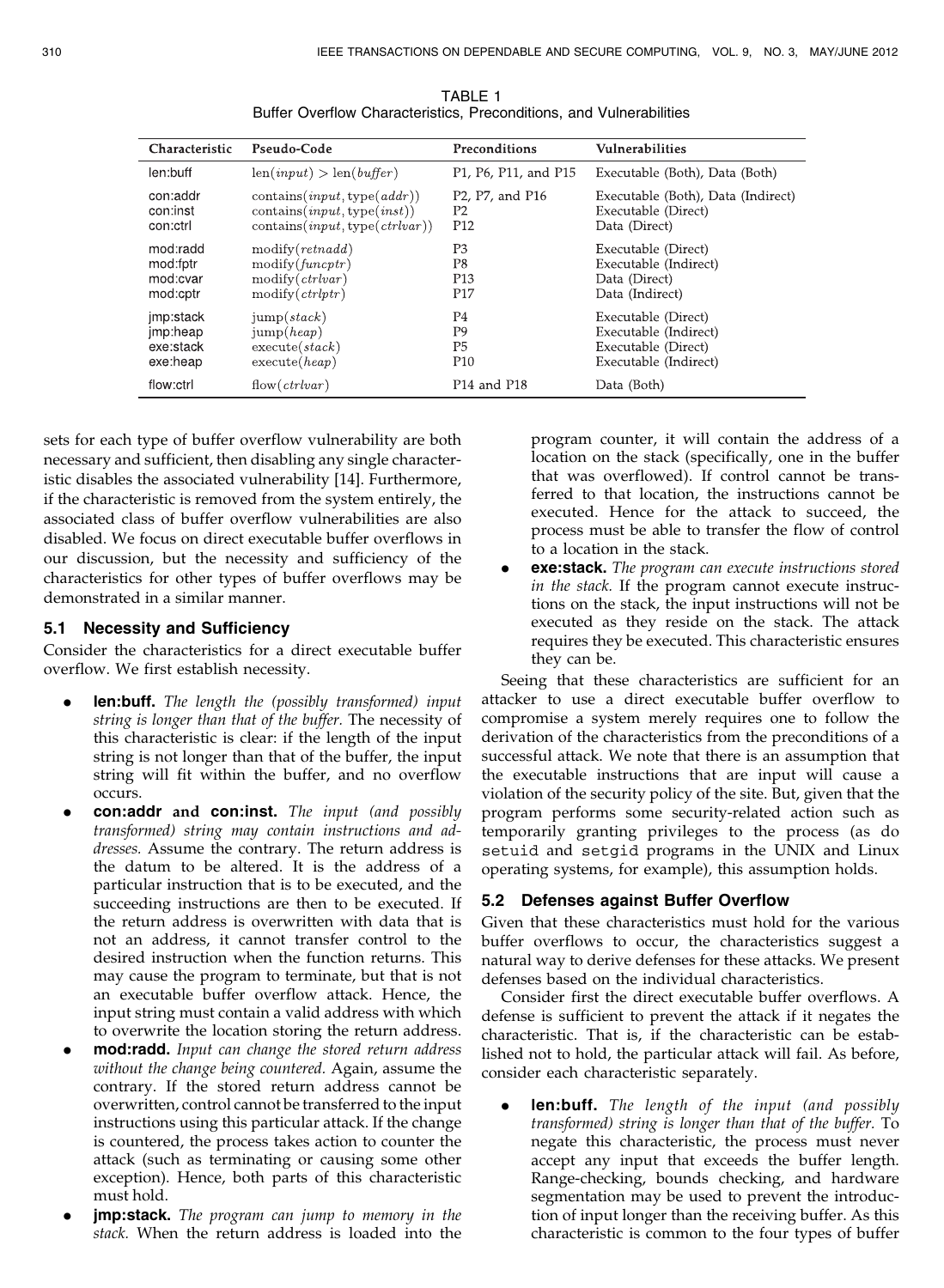overflow discussed in this paper, negating this characteristic eliminates all four types of attacks.

- con:addr and con:inst. The input (and possibly transformed) string may contain instructions and addresses. This characteristic is more difficult to handle. The problem is in the distinction between legitimate input, and instructions and data. How can one tell if input is data, or if it is instructions and/or addresses? This is architecture and implementation dependent. On many systems instructions are binary and for many programs data is expected to be ASCII (or Unicode) characters. However, exceptions abound; for example, the location 0x61626364 is a valid location on some architectures, yet corresponds to the character string "abcd" in the ASCII character scheme. If arbitrary binary data is to be supplied, distinguishing among instructions, data, and addresses is simply infeasible. The best that can be done to negate this characteristic is to assert that when input data is to be of a particular form (such as characters making up a text message or a file name) that the input is checked before it is placed into the buffer. Hence, negating this characteristic requires knowledge specific to both the architecture and possibly operating system of the computer being used as well as to the specific domain of the software being scrutinized.
- mod:radd. Input can change the stored return address without the change being countered. Several approaches can negate this characteristic. The first is to store the return address in a memory location protected from being altered by the running process. This requires either a special architecture with tag bits, or a special memory page or segment with write permission turned off. A second approach is to store the return address in a location other than the program stack. This approach requires that the "Return Address Stack (RAS)" (for want of a better name) be in a different segment than all program variables, so any attempt to overflow into it will cause a fault. A third approach is to store a copy of the return address in a variable as part of the prologue of the function call, and then when the function is to return, have its epilogue compare the return address on the stack with the stored return address; if the two differ, the return address has been altered. Again, note these checks and changes can be implemented in either hardware or software.
- **imp:stack.** The program can jump to memory in the stack. The negation of this characteristic is similar to classical address bounds checking. The system notes the addresses of memory that belong to the program stack. Before the return address is placed into the program counter, it is checked to determine whether it lies within the memory allocated to the stack. If so, a fault occurs. Again, the checking can be implemented in either hardware or software.
- **exe:stack.** The program can execute instructions stored in the stack. The negation of this characteristic is similar to a technique used in older architectures. In those systems, instructions (called "text") were

stored in an executable portion of memory, and data (including the stack) was stored in a nonexecutable portion of memory. Modern architectures can use execution privileges on segments and pages to disable the ability to execute data as instructions.

Continuing with other types of buffer overflows, we note that many of the characteristics are the same as for the direct executable buffer overflow. We present ameliorations only for those that differ.

**mod:fptr.** Input can change the value in the function pointer variable without being detected (indirect executable buffer overflow). This is similar to the return address being changed without detection (mod: radd). However, there are two key differences. The first is that the function pointer is a variable, not an element of the program state, so the computer system cannot store it in a special area without being told to do so. To the underlying architecture, the function pointer is simply a program variable. In order to store the function pointer into a different segment of memory, the compiler must generate special directives. Hence, applying the countermeasure of storing the function pointer in a special area of memory requires that the compiler be modified to indicate this.

The second difference is the ability to store the pointer in read-only memory. If that were done, only the operating system could modify it. This is not feasible simply because the function pointer is program data, and the process will modify the value during the execution of the program—otherwise, it should be a constant and can be stored in read-only memory. An interesting approximation to this scheme is to notice that changes to the value of the function pointer should occur only by assignment to that memory location (either by directly using the variable or indirectly using a pointer). The compiler could "wrap" each such assignment with code that turns off read-only permission to that location or page, performs the assignment, and then restores read-only permission. This way, should a buffer overflow attempt to overwrite that location, the read-only access would detect the attempted write and object.

The fact that the program controls the variables suggests an approach based on Biba's integrity model [26]. Define two integrity classes Untrusted and Trusted. Any variable to which the program assigns a value is placed into the Trusted class. Any variable with a value that depends on input (whether the input be from a user, the environment, or some other source not under the program's control) is placed into the Untrusted class. The Trusted class dominates the Untrusted class. Whenever a program uses a value stored in a variable, it checks the class of that variable. If the variable is Trusted, the value is used. If the variable is Untrusted, the process must check the value to ensure it is acceptable, and change the class of the variable to Trusted, before it is used. If the check fails, or the process cannot check the value, the program stops.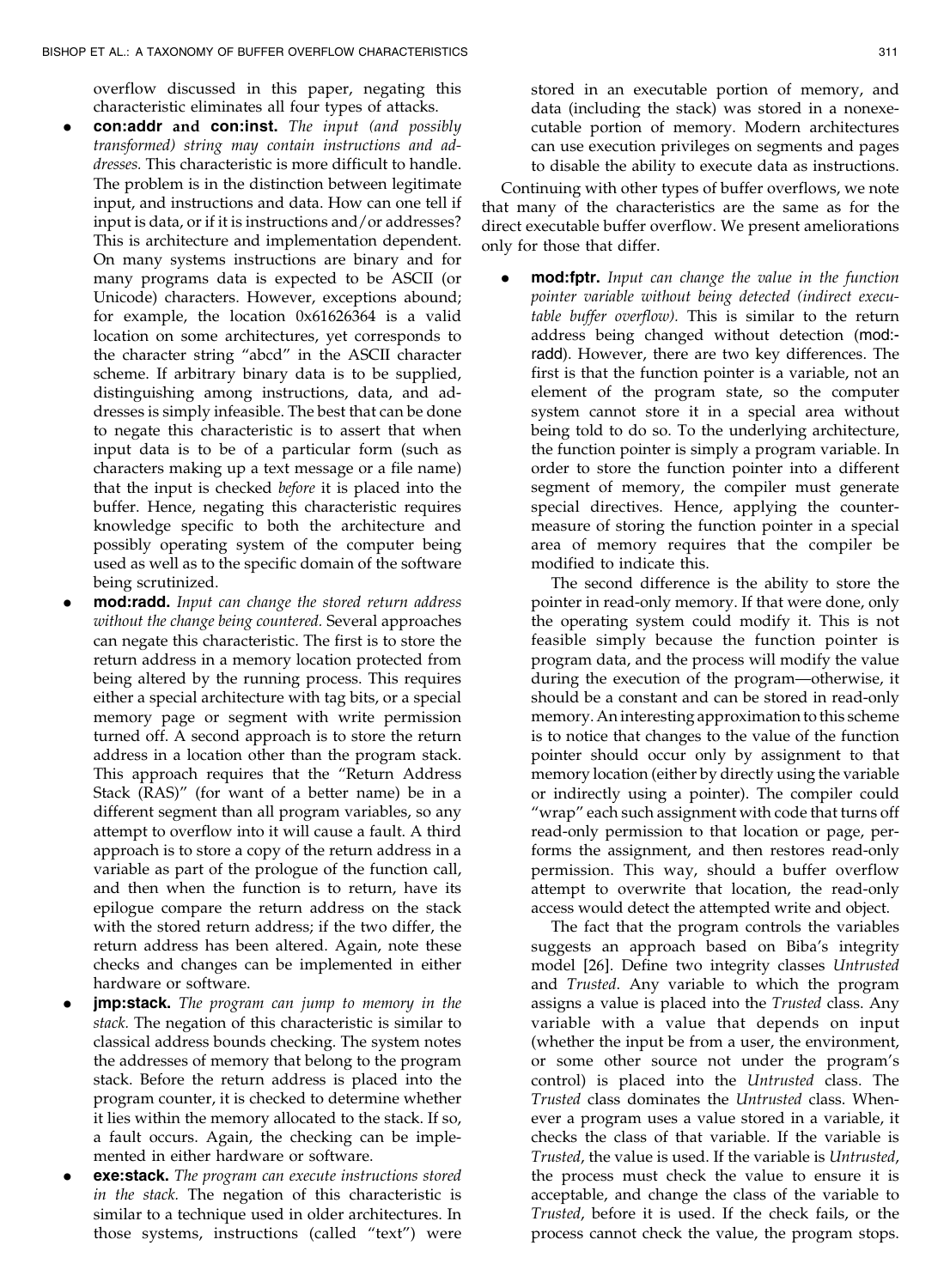Applying this idea to the buffer overflow problem, initially the function pointer value is Trusted, because it is set by the process. The input data values are not under the control of the program. So, each element added to (and beyond) the buffer is Untrusted. When the value in the function pointer variable is overwritten, its class is also overwritten and marked Untrusted. Then, when the program references the value in the function pointer, it notes that the value is Untrusted and there is no check procedure to change the class to Trusted. Hence, the program aborts.

- **imp:heap.** The program can jump to memory in the heap (indirect executable buffer overflow). The techniques to prevent this characteristic from holding are the same as for preventing jumps to memory in the stack (jmp:stack), using the addresses of memory making up the heap.
- exe:heap. The program can execute instructions in the heap (indirect executable buffer overflow). The techniques for this characteristic are the same as those for preventing execution of instructions stored on the stack (exe:stack).
- con:ctrl. The input (and possibly transformed) string may contain data of the type of the particular variable (direct data buffer overflow). This characteristic imposes a constraint more onerous than distinguishing among data, instructions, and addresses, although the fundamental underlying problem is the same. How does one distinguish between the integer byte 0x61 and the character "a" on a Linux or UNIX system? The problem is that if the bit pattern is interpreted as an integer, it represents the decimal number 97; if it is interpreted as a character, it represents the letter "a." As with distinguishing among data, instructions, and addresses, if the expected type can be characterized in a form that can be checked, then the amelioration is to perform the checking before placing the data into the buffer. This problem is discussed above, in con:addr and con:inst. The integrity-based technique discussed in mod:fptr also works here.
- mod:cvar and mod:cptr. The value stored in the particular variable can be changed without being detected (direct data buffer overflow). The techniques for this characteristic are the same as for those of detecting changes in the value of function pointer variables (mod:fptr). Both the particular variable and the function pointer variable are variables in the process space, so can be treated identically.
- flow:ctrl. The particular variable determines which execution path is to be taken at a future point in the execution of the process (direct data buffer overflow). This characteristic is a function of the program being exploited. This situation can be detected only when checks are placed upon the program so that the "correct path of control" is taken. The problem, of course, is determining the "correct path of control." If the setting of a variable determines which of two paths may be taken, there are circumstances in

which the selection of either path may be correct. Determining which is correct given the expected state of the program, and then comparing that to the path actually taken, is an interesting process-level problem in anomaly based intrusion detection.

Similarly, an integrity-based technique such as the one discussed under mod:fptr would apply for this characteristic when the variable controlling the path to be taken is to be set by the program and not by user input. However, if the variable is to be set by user input (for example, a string that the user enters or that is taken from the environment), then the process cannot determine whether the Untrusted data is what was originally set or entered. Predicating the flow of control in a security-related program, which should have high integrity and assurance, upon untrusted data is at best careless programming and in general, is an invitation to compromise.

# 6 EXAMPLES

Researchers have presented many methods of combating the buffer overflow problem. This section casts the goals of those methods into terms of our characteristics, examines how precise they are, and suggests alternate methods for handling the buffer overflow problem.

#### 6.1 Segmentation

The memory management technique of segmentation, in which functions and variables are assigned to different segments of memory, offers a simple way to negate characteristic len:buff. If each buffer is placed into its own segment, any attempt to overflow the buffer will cause a segment fault, resulting in a trap.

## 6.2 Integer Analysis to Determine Buffer Overflow

Wagner et al. [27] developed a technique that infers constraints on the ranges of variable values. This technique treats strings as an abstract data type and models buffers as pairs of integers, namely the allocated size and the number of bytes currently in the buffer. It then traverses the program's parse tree and develops a system of integer range constraints. Once the ranges for all variables have been inferred, the technique checks a safety property for each string. If the analysis results in the string's length lying in the range  $[a,\ b]$  and the buffer's allocated size lying in the range  $[c, d]$ , then (assuming a downward-growing stack):

- 1. if  $b \leq c$  then the string never overflows the buffer;
- if  $a > d$  then a buffer overflow will always occur upon any execution involving that string; and
- 3. if the ranges overlap then a buffer overflow may occur.

The intent of this technique is to detect characteristic len:buff holding, and if so report the problem. Thus, it deals with all types of buffer overflows. As the technique is static, both false positives and false negatives are possible. The authors point out that the tool is a prototype, and so suffers from several limits (such as not handling many pointer issues, for example pointer aliasing), and its implementation could be improved.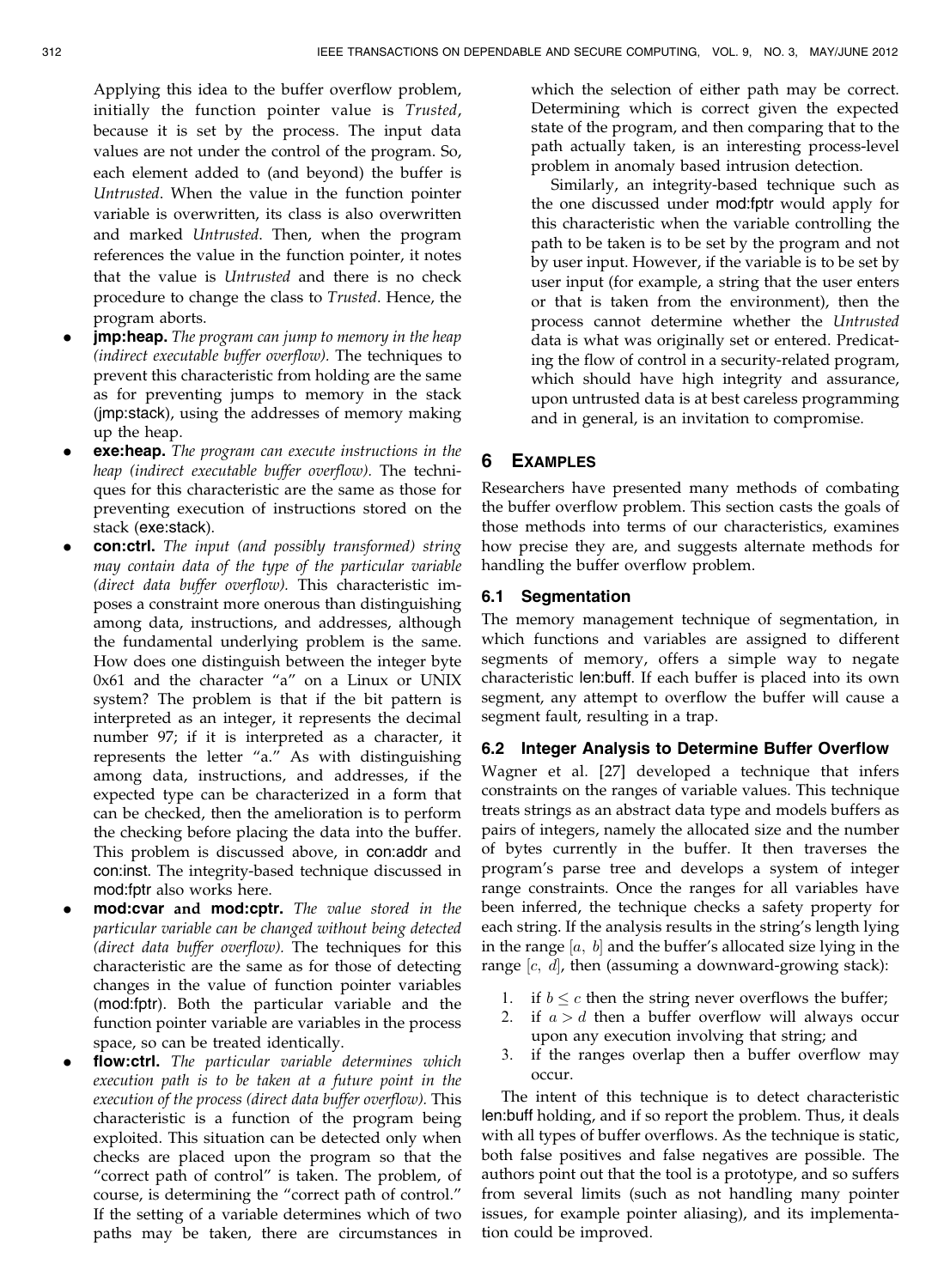## 6.3 STOBO

Haugh and Bishop [28] extended the integer analysis model to include dynamic analysis. In this approach, the integer constraints are developed and embedded into the program. They are not analyzed until runtime. Whenever an operation involving a buffer or string occurs, the appropriate constraints are checked using runtime data. This allows checking of (most kinds of) pointers, and allows reporting of potential buffer overflows even if the particular input data does not cause an overflow to occur.

Like the integer analysis approach, this approach speaks to characteristic len:buff. It deals with all types of buffer overflows. Because the method is dynamic, it gives fewer false positives and negatives than does the static analysis technique.

## 6.4 Type-Assisted Buffer Overflow Detection

Lhee and Chapin [29] developed a technique to perform range checking on buffers that the program references. This is done at runtime, and requires adding a data structure to the GNU C compiler that describes the type of automatic and static buffers the types of which are known at compile time. For dynamically allocated (heap) objects, the method uses a table that tracks the heap objects and their sizes. The process then uses these data structures to perform range checking of arguments to vulnerable string functions in the C library.

As with the integer analysis techniques, this method tries to negate characteristic len:buff. Although it focuses on all types of buffer overflows, the particular method is based upon the assumption that overflows arise with string manipulation functions. This means that overflows arising from non-ASCII data will not be caught. Nevertheless, in the environment which the work was done (that of C programming), the assumption is valid enough so that the authors were able to block a large class of buffer overflow attacks.

#### 6.5 CRED

The C Range Error Detector [30] implements a method of checking for out-of-bounds addresses that leads to the detection of buffer overflow attacks. The program replaces out-of-bounds addresses stored in pointers with the address of an object in the heap (called the "out-of-bounds object"). When a pointer is dereferenced, it is checked to see if it is out-of-bounds. If so, the program terminates with an error message.

As with the previous three techniques, this method detects characteristic len:buff holding. Hence, it is suitable for all buffer overflows. Although the authors of the tool took pains to ensure that out-of-bounds addresses could be used in arithmetic operations and comparisons, they did not address type punning. If a pointer were cast to an integer, then used as an operand in an arithmetic operation, and then recast to a pointer, an error may arise if the new pointer is dereferenced because it could point to a legitimate object. Similarly, out-of-bounds pointers may be passed to library functions.

#### 6.6 Jump Pointer Control

Hardware/Software Address Protection (HSAP) [31] focuses on memory locations that store an address to a code segment: return addresses and function pointers. HSAP handles them differently.

In the case of return addresses, HSAP adds hardware bounds checking. When a return address is popped, before it is put in the program counter, the system checks that the address is equal to or greater than the value of the frame pointer. If so, the return address is returning into the stack, enabling characteristic jmp:stack. The system aborts the process.

HSAP uses a special hardware register containing a random key to handle function pointers. A key is randomly assigned to this special register. Every function pointer value is XORed with this key when stored. When a function pointer is invoked, a special jump instruction XORs the value in the variable with the value in the register. If the value in the function pointer was assigned by the process, the resulting address is that of the right function. If not, the address will be invalid and cause the program to terminate. This ensures characteristic mod:fptr will be false.

HSAP handles both types of executable buffer overflows. It does not handle data buffer overflows. However, if the process were modified to use the random register for all pointer variables, HSAP would also block the indirect data buffer overflow (specifically, characteristic mod:cptr). It is not clear if this technique could be generalized to handle direct data buffer overflows. The problem is how to make the assignments to variables when input occurs. The data that is written out of bounds would have to not use the special register, and the data written in bounds would have to use that register. But if this distinction could be made, the use of the register would be unnecessary.

#### 6.7 StackGuard, MemGuard, and PointGuard

StackGuard [32] is designed to thwart direct executable buffer overflows. It inserts a canary, or random number computed at runtime, into the stack between the return address and any variables. Before the function returns, the canary is popped and compared with its original value. If the two differ, the canary has been altered, and (presumably) the return address has also been altered. The process is then terminated.

StackGuard works because it detects a violation of characteristic mod:radd. It asserts that the return address has been changed, and therefore a buffer overflow occurs. If a buffer overflow attack were used to alter the return address, the attacker would need to overlay the canary with data containing the value of the original canary. As the canary is generated randomly, this is highly unlikely unless the attacker can observe the executing process (and if the attacker can do so, the attacker probably does not need to compromise the system using a buffer overflow attack).

Although the design and intent of StackGuard is to check for changes to the return address stored on the stack, StackGuard does not actually do so. It instead checks a word near the return address. This allows both false positives and false negatives to occur. A false positive may occur if, for example, the data used in the buffer overflow is long enough to overwrite the canary but not long enough to overwrite the return address. A false negative may occur if the canary's value is not altered, as mentioned above. An alternate approach addresses these problems. Rather than generating a canary, determine the value of the return address before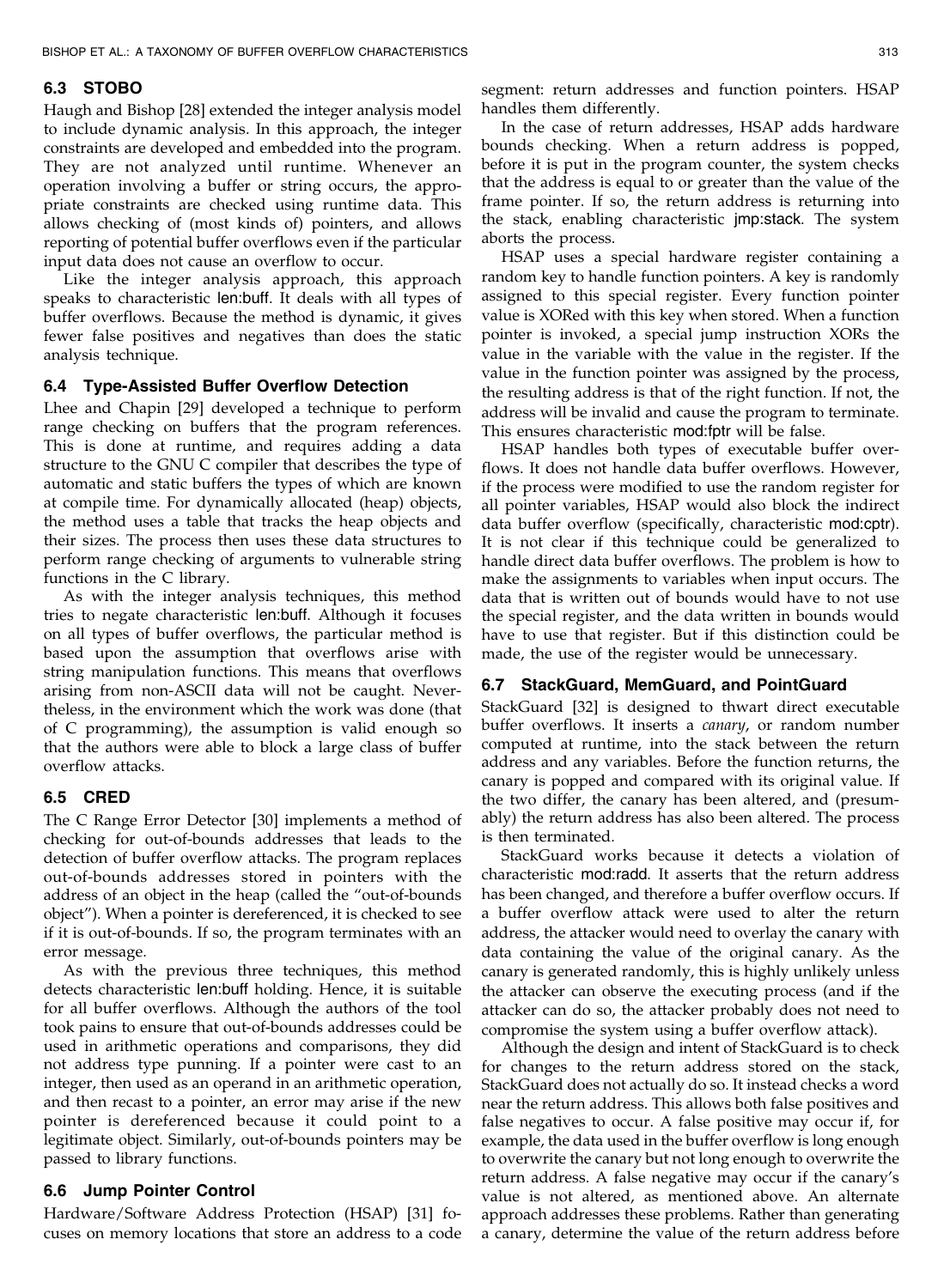the function is invoked, and store that in memory (not on the stack) before the call. Then, check the value of the return address itself before executing the return. This eliminates false negatives, because if the return address has changed, characteristic mod:radd is satisfied, so every executable buffer overflow will be detected. It does not eliminate false positives, because the return address may change for reasons other than buffer overflow attacks (perhaps the program does so as part of an unusual but planned change of the flow of control). But it reduces the number of possible false positives compared to StackGuard, and could be implemented by changing the function prologue and epilogue routines in the GNU C compiler.

MemGuard, described in the same paper, is a generalization of StackGuard that uses virtual memory protection mechanisms to protect specific memory locations such as the return address. MemGuard allows a precise implementation of characteristics mod:radd, mod:fptr, mod:cvar, and mod:cptr, because the specific location of the return address (or variable) can be marked as immutable, so any attempt to change it will cause a trap. However, experiments showed the overhead of MemGuard is unacceptably high.

PointGuard [33] is a generalization of StackGuard. PointGuard places canaries next to all function pointers, and whenever a function pointer is dereferenced, the canary is validated. The techniques used are otherwise the same as for StackGuard. PointGuard attempts to detect characteristics mod:fptr and mod:cptr, and suffers from the same problems as StackGuard.

#### 6.8 Split Control and Data Stacks

SmashGuard [33] provides microarchitectural hardware support to detect changes to the return address. It copies the return address and frame pointer to a small hardware stack as well as the process stack. On return, the return address from the process stack is compared to that on the hardware stack. If they differ, the program terminates.

This method handles direct executable buffer overflows only. It negates characteristic mod:radd by detecting the change to the return address. The discussion of countermeasures explains why this approach does not generalize well to the other types of buffer overflow attacks. Further, the implementation of SmashGuard must keep the additional hardware stack in an area that the process cannot alter.

An alternate implementation is to do this in software rather than hardware [34]. The software implementation stores a copy of the return address on a stack specially allocated by the compiler. The prologue of a function call is altered to save the return address; the epilogue is altered to compare the two values. The hardware version, designed for greater efficiency, causes the placement of the return address on the second stack, and its comparison with the other stored return address, to occur as part of the call and return operations. Both methods cause program termination if the comparison fails. This checks for characteristic mod:radd, and negates it when it is found to hold.

Minezone RAD and read-only RAD [35] use variants of this technique. Minezone RAD allocates "guard pages" that are write-protected before and after the memory allocated to the special stack to hold return addresses. Read-only RAD sets the location holding the pushed address to readonly after it is pushed onto the stack. Gadaleta et al. [36]

examine changes to the call and return instructions that have the same effect as read-only RAD. All these techniques split the control and data stacks, and so are categorized as negating characteristic mod:radd.

#### 6.9 Secure Return Address Stack (SRAS)

Branch prediction applied to function return enables an interesting technique to detect buffer overflow [34]. This method is based on the Return Address Stack used in modern processors. In normal operations RAS mispredictions are the result of speculative updates of the stack and overflows due to limited RAS size. But buffer overflows can cause these mispredictions. The difference between the two is that when a buffer overflow is the cause, an exception handler cannot trace back to the previous stack frame, the address of which will have been overwritten as a side effect of the overflow. Such a handler incurs high overhead, and the authors develop a way to eliminate the speculative nature of the predictions, obviating the need for the indirect referencing of the exception handler. This attempts to negate characteristic mod:radd by detecting changes to the return address.

## 6.10 Other Defenses

Address Space Layout Randomization (ASLR) negates characteristics, mod:radd, mod:fptr, mod:cvar, and cptr by randomizing the locations at which those variables are stored [37], [38], [39], [40]. ASLR also has been applied to rearrange code, which negates jmp:stack and jmp:heap. The rearranging effectively prevents the attacker from knowing what address needs to be changed, and in many cases the address would no longer be accessible using a buffer overflow.

A similar idea is to randomize instruction sets on a perprocess basis [41]. For example, every instruction is xored with an encoding key, When the instruction is to be executed, it is first xored with the corresponding decoding key. Should an attacker attempt a direct executable buffer overflow, it will fail because the injected code is not xored with an encoding key. This negates the characteristics exe:stack and exe:heap.

Heap spraying [18] replicates the attack code in numerous places in memory. NOZZLE [42] statically analyzes objects on the heap to see if jumping into them cause shell code to execute. Egele et al. [43] use instruction emulation to identify the buffers that contain shellcode. In terms of characteristics, both detect that the characteristic con:inst holds, and take appropriate action. BuBBle [44] inserts special instructions in string memory. When the string is read, the mechanism reconstructs the original string. If execution is attempted, the special instructions cause an exception. These methods effectively prevents the execution of input code on the heap, negating the characteristic exec:heap.

A Structured Exception Handling (SEH) overwrite [45] overwrites a (function) pointer to an exception handler and then triggers the exception. Microsoft's defense, called a Structured Exception Handling Overwrite Protection (SEHOP), checks that the exception handler list is intact before allowing an exception to be invoked [46]. Both SEH and SEHOP speak to the characteristic mod:fptr.

Several versions of the UNIX and Linux systems disable execute permission for the stack [47], [48]. This counters characteristic exe:stack, by preventing the program from executing instructions on the stack.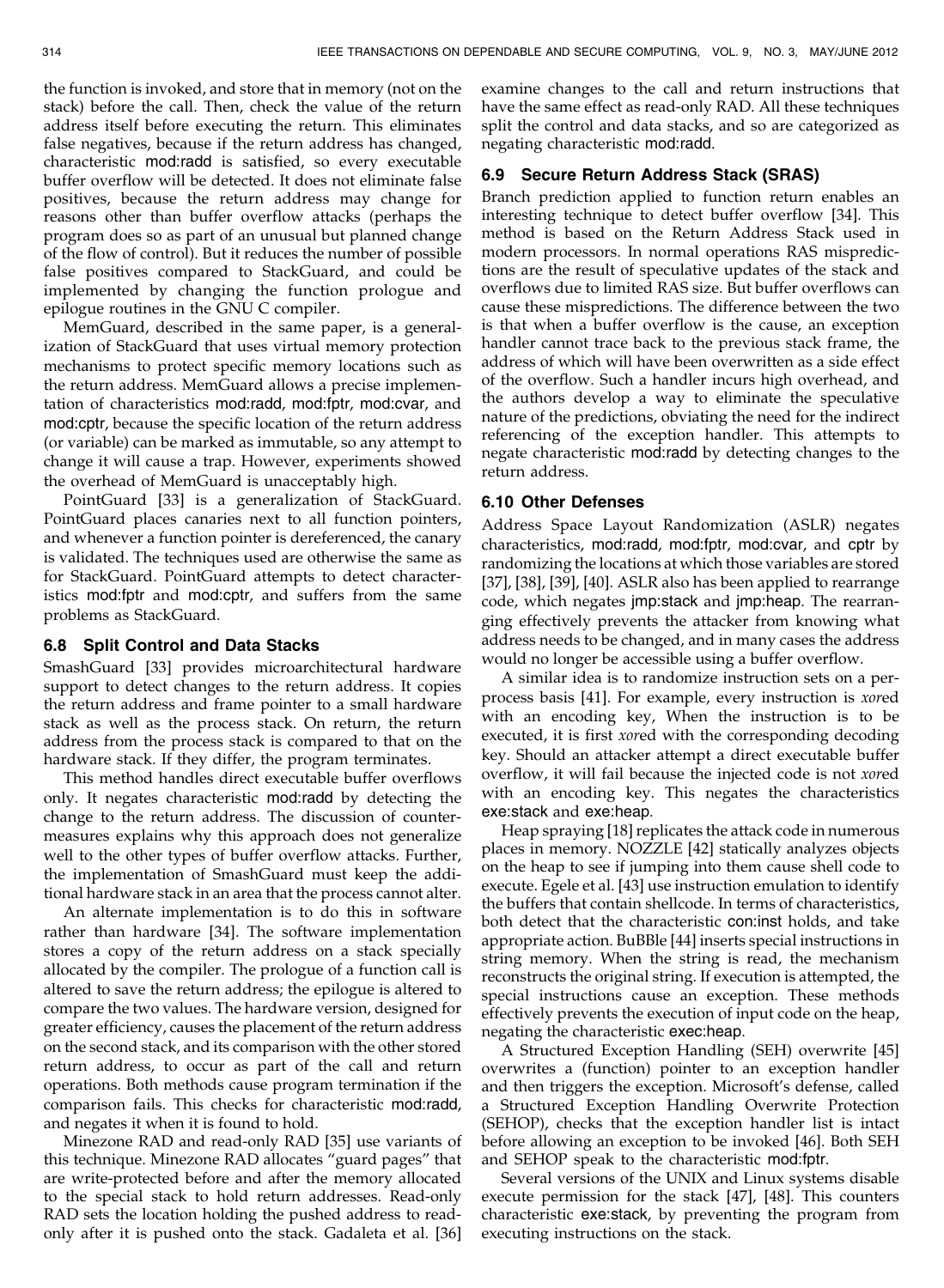# 6.11 Summary

The focus of the techniques surveyed lies upon four sets of characteristics. The first set is that the length of the input is longer than that of the buffer (characteristic len:buff). The second set is that a value—the return address or a function pointer—is altered (characteristics mod:radd, mod:fptr, and mod:cptr). The third negates exe:stack, the ability to execute instructions on the stack. The fourth detects branches into the stack (characteristic jmp:stack). That leaves several other preconditions unexplored.

The difficulties in ensuring that characteristics con:addr, con:inst, and con:ctrl do not hold are discussed above. Strict typing that differentiates between data, addresses, and instructions is a step toward negating these preconditions. If all input is of type data, then the execution buffer overflows and the indirect data buffer overflows are eliminated because characteristic con:addr is false.

One technique (HSAP) checks for return addresses within the stack, but not for function pointers pointing to the heap or to data areas. If instructions were loaded into a data area, in most systems they could not be executed as the data area has execute permission turned off. But many dynamic loading systems load functions into the heap when they are invoked. On systems like these, turning off execute permission for the memory making up the heap would inhibit dynamic loading. So, it is legitimate for a function pointer to point into the heap if dynamic loading is used. Various heuristics could help determine if this were true for any particular process, but the complexity of the analysis is probably greater than methods that negate other preconditions. Hence, negating characteristic jmp:heap is typically not done.

Characteristic mod:cvar asks whether a value has been modified to cause an action that violates the security policy. This requires certain simplifying assumptions. The simplest assumption is that the data is only to be modified by the program; this leads to the approach based on Biba's model discussed earlier.

Characteristic flow:ctrl is a function of the program, and say that if a buffer overflow changes a variable that does not affect the flow of control, it has no security implications for that program. Note that if the value is output and a second program acts based on that output, the value is affecting the flow of control of the composition of the programs, instantiating characteristic flow:ctrl. As all programs involving security do rely on variables, it is infeasible to negate this characteristic taken alone.

## 7 CONCLUSION AND FUTURE WORK

This paper provides a methodology for analyzing buffer overflow vulnerabilities. It derives specific preconditions that must hold in order for an attacker to exploit a buffer overflow vulnerability, and then reframes them in terms of well-defined characteristics. These are both necessary and sufficient for the buffer overflows to be exploitable.

The preconditions distinguish among four distinct types of buffer overflows: direct executable, indirect executable, direct data, and indirect data. These have common characteristics as well as different characteristics. This suggests two approaches.

The first approach is to examine the sets of characteristics, and focus on those common to all types of buffer overflows. The first is that the length of the input be not greater than the length of the buffer. So range-checking compilers, and other tools that check for out-of-bounds references, work against all buffer overflow attacks. The second is that the data being loaded must be treated as two different types: data (for the input) and addresses or instructions (for the use). This precondition is harder to detect for the class of direct data buffer overflows, because the defense must distinguish between the type of the input data and the type of the data in the variable. An approach using Biba's integrity model was briefly discussed.

The other characteristics vary among the different types of buffer overflows. Approaches to implementing detection and prevention methods for each were discussed, and a number of tools that detect buffer overflow attacks were classified based on the characteristics they negated.

Our characteristics focus solely on the technical aspects of the programs. As noted, it assumes that a buffer overflow will cause a security breach. This is not necessarily true. If the process is running with the attacker's privileges, an executable buffer overflow attack will gain the attacker nothing. Incorporating policy and other environmental elements into the characteristics in a way that an analyst can test would greatly enhance this work.

The second approach is to tie the characteristics into attack models such as the requires/provides attack model [49], and thus link vulnerabilities with attack models firmly. In the event that a site encode parts of its policy into a language capturing this type of model, an automated reasoning engine could determine what vulnerabilities were consistent with the site's policy.

Finally, the development of automated tools to examine systems for the presence of characteristics would provide an effective way of detecting potential security vulnerabilities. Preconditions underlie characteristics, which in turn underlie vulnerabilities, and many are common to more than one class of vulnerability. This would effectively allow us to check for vulnerabilities by building on the results found during checking for other vulnerabilities, making the process considerably more effective.

#### **ACKNOWLEDGMENTS**

The authors thank Duilio Protti, Marco Ramilli, and Mevlüt Türker Garip for their valuable comments. This work was supported in part by grant CCF-0905503 from the US National Science Foundation (NSF) to the University of California at Davis. Any opinions expressed are not necessarily those of the NSF.

#### **REFERENCES**

- [1] M.W. Eichin and J.A. Rochlis, "With Microscope and Tweezers: An Analysis of the Internet Virus of November 1988," Proc. IEEE Symp. Security and Privacy, pp. 326-343, 1989.
- [2] D. Seeley, "A Tour of the Worm," Proc. Winter USENIX Conf., pp. 287-304, 1989.
- [3] E.H. Spafford, "Crisis and Aftermath," Comm. ACM, vol. 32, no. 6, pp. 678-687, 1989.
- [4] CERT, "W32/Blaster Worm," CERT Advisory CA-2003-20, http://www.cert.org/advisories/CA-2003-20.html, Aug. 2003.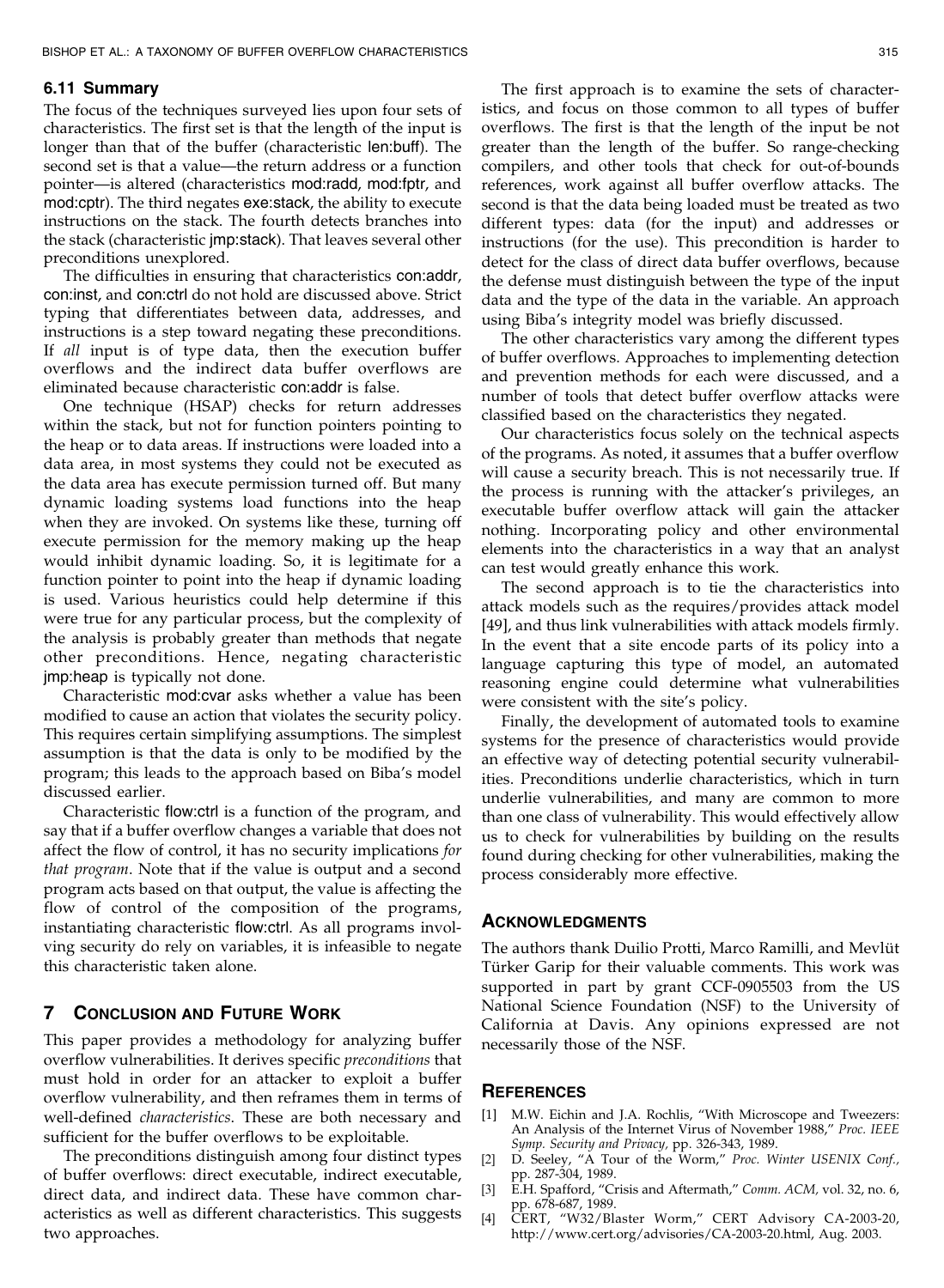- [5] CERT, "MS-SQL Server Worm," CERT Advisory CA-2003-04, http://www.cert.org/advisories/CA-2003-04.html, Jan. 2003.
- [6] CERT, "Apache/mod\_ssl Worm," CERT Advisory CA-2002-27, http://www.cert.org/advisories/CA-2002-27.html, Oct. 2002.
- [7] CERT, "'Code Red' Worm Exploiting Buffer Overflow in IIS Indexing Service DLL," CERT Advisory CA-2001-19, http:// www.cert.org/advisories/CA-2001-19.html, July 2001.
- [8] CERT, "Continuing Threat of the 'Code Red' Worm," CERT Advisory CA-2001-23, http://www.cert.org/advisories/CA-2001-23.html, July 2001.
- [9] S. Christey, "Common Vulnerabilities and Exposures," http:// cve.mitre.org, Apr. 2011.
- [10] R. Abbott, J. Chin, J. Donnelley, W. Konigsford, S. Tokubo, and D. Webb, Security Analysis and Enhancements of Computer Operating Systems, ICET, Nat'l Bureau of Standards NBSIR 76-1041, Apr. 1976.
- [11] T. Aslam, "A Taxonomy of Security Faults in the Unix Operating System," master's thesis, Dept. of Computer Sciences, Purdue Univ., Aug. 1995.
- [12] R. Bisbey II and D. Hollingsworth, "Protection Analysis: Final Report," Technical Report ISI/SR-78-13, Information Sciences Inst., Univ. of Southern California, May 1978.
- [13] C.E. Landwehr, A.R. Bull, J.P. McDermott, and W.S. Choi, "A Taxonomy of Computer Program Security Flaws," ACM Computing Surveys, vol. 26, no. 3, pp. 211-254, 1994.
- [14] M. Bishop, "Vulnerability Analysis," Proc. Second Int'l Symp. Recent Advances in Intrusion Detection, pp. 125-136, 1999.
- [15] C. Cowan, P. Wagle, C. Pu, S. Beattie, and J. Walpole, "Buffer Overflows: Attacks and Defenses for the Vulnerability of the Decade," Proc. Foundations of Intrusion Tolerant Systems, pp. 227- 237, 2003.
- [16] AlephOne, "Smashing the Stack for Fun and Profit," Phrack, vol. 7, no. 49, 1996.
- [17] M. Conover, "w00w00 on Heap Overflows," http://www. cgsecurity.org/exploit/heaptut.txt, 1999.
- [18] Skypher, "Internet Explorer IFRAME src&name Parameter BoF Remote Compromise," http://skypher.com/wiki/index.php? title=Www.edup.tudelft.nl/bjwever/advisory\_iframe.html.php, 2004.
- [19] D. Blazakis, "Interpreter Exploitation: Pointer Interference and JIT Spraying," technical report, Semantiscope, http://www. semantiscope.com/research/BHDC2010/BHDC-2010-Paper.pdf, 2010.
- [20] A. Sotirov, "Heap Feng Shui in Javascript," Proc. Black Hat Europe, http://www.blackhat.com/presentations/bh-europe-07/ FSotirov/Presentation/bh-eu-07-sotirov-apr19.pdf, 2007.
- [21] S. Esser, "Samba 3.x QFILEPATHINFO Unicode Filename Buffer Overflow," e-matters GmbH, Security Advisory 13/2004, Nov. 2004.
- [22] T. Newsham, "Format String Attacks," technical report, Guardent, Inc., Sept. 2000.
- [23] AMD64 Architecture Programmer's Manual Volume 2: System Programming, Advanced Micro Devices, June 2010.
- [24] Intel®64 and IA-32 Architectures Software Developer's Manual, Volume 3A: System Programming Guide, Part 1, Intel Corp., May 2007.
- [25] S. Engle, "A Policy-Based Vulnerability Analysis Framework," PhD dissertation, Dept. of Computer Science, Univ. of California, Davis, June 2010.
- [26] K.J. Biba, "Integrity Considerations for Secure Computer Systems," Technical Report MTR-3153, The MITRE Corporation, June 1975.
- [27] D. Wagner, J.S. Foster, E. Brewer, and A. Aiken, "A First Step towards Automated Detection of Buffer Overrun Vulnerabilities, Proc. Symp. Network and Distributed Systems Security, pp. 3-17, 2000.
- [28] E. Haugh and M. Bishop, "Testing C Programs for Buffer Overflow Vulnerabilities," Proc. Network and Distributed System Security Symp., pp. 123-130, 2003.
- [29] K.-S. Lhee and S.J. Chapin, "Buffer Overflow and Format String Overflow Vulnerabilities," Software: Practice and Experience, vol. 33, no. 5, pp. 423-460, 2003.
- [30] O. Ruwase and M.S. Lam, "A Practical Dynamic Buffer Overflow Detector," Proc. Symp. Network and Distributed System Security, pp. 159-169, 2004.
- [31] Z. Shao, Q. Zhuge, Y. He, and E. Sha, "Defending Embedded Systems against Buffer Overflow via Hardware/Software," Proc. 19th Ann. Computer Security Applications Conf., pp. 351-361, 2003.
- [32] C. Cowan, C. Pu, D. Maier, J. Walpole, P. Bakke, S. Beattie, A. Grier, P. Wagle, Q. Zhang, and H. Hinton, "Stackguard: Automatic Adaptive Detection and Prevention of Buffer-Overflow Attacks," Proc. Seven USENIX Security Symp., 1998.
- [33] C. Cowan, S. Beattie, J. Johansen, and P. Wagle, "Pointguard  $TM$ : Protecting Pointers from Buffer Overflow Vulnerabilities," Proc. 12th Conf. USENIX Security Symp., pp. 91-104, 2003.
- [34] J. Xu, Z. Kalbarczyk, S. Patel, and R.K. Iyer, "Architecture Support for Defending against Buffer Overflow Attacks," Proc. Workshop Evaluating and Architecting System Dependability, 2002.
- [35] T.-C. Chiueh and F.-H. Hsu, "RAD: A Compile-Time Solution to Buffer Overflow Attacks," Proc. 21st Int'l Conf. Distributed Computing Systems, pp. 409-417, 2001.
- [36] F. Gadaleta, Y. Younan, B. Jacobs, W. Joosen, E.D. Neve, and N. Beosier, "Instruction-Level Countermeasures against Stack-Based Buffer Overflow Attacks," Proc. First EuroSys Workshop Virtualization Technology for Dependable Systems, pp. 7-12, 2009.
- [37] S. Bhatkar, R. Sekar, and D.C. DuVarney, "Efficient Techniques for Comprehensive Protection from Memory Error Exploits," Proc. 14th USENIX Security Conf., pp. 255-270, 2005.
- [38] S. Chen, J. Xu, Z. Kalbarczyk, and R.K. Iyer, "Security Vulnerabilities: From Analysis to Detection and Masking Techniques," Proc. IEEE, vol. 94, no. 2, pp. 407-418, Feb. 2006.
- [39] S. Forrest, A. Somayaji, and D.H. Ackley, "Building Diverse Computer Systems," Proc. Sixth Workshop Hot Topics in Operating Systems, pp. 67-72, 1997.
- [40] J. Xu, Z. Kalbarczyk, and R.K. Iyer, "Transparent Runtime Randomization for Security," Proc. 22nd Int'l Symp. Reliable Distributed Systems, pp. 260-269, 2003.
- [41] G.S. Kc, A.D. Keromytis, and V. Prevelakis, "Countering Code-Injection Attacks with Instruction-Set Randomiztion," Proc. 10th ACM Conf. Computer and Comm. Security, pp. 272-280, 2003.
- [42] P. Ratanaworabhan, B. Livshits, and B. Zorn, "NOZZLE: A Defense against Heap-Spraying Code Injection Attacks," Proc. 18th USENIX Security Symp., pp. 169-186, 2009.
- [43] M. Egele, P. Wurzinger, C. Kruegel, and E. Kirda, "Defending Browsers against Drive-by Downloads: Mitigating Heap-Spraying Code Injection Attacks," Proc. Sixth Int'l Conf. Detection of Intrusions and Malware, and Vulnerability Assessment, pp. 88-106, 2009.
- [44] F. Gadaleta, Y. Younan, and W. Joosen, "BuBBle: A Javascript Engine Level Countermeasure against Heap-spraying Attacks, Proc. Second Int'l Symp. Eng. Secure Software and Systems, pp. 1-17, 2010.
- [45] D. Litchfield, "Defeating the Stack Based Buffer Overflow Prevention Mechanism of Microsoft Windows 2003 Server," White Paper, NGS Secure http://www.nccgroup.com/Libraries/ Document\_Downloads/Defeating\_the\_Stack\_Based\_Buffer\_ Overflow\_Prevention\_Mechanism\_of\_Microsoft\_Windows\_ 2003\_Server.sflb.ashx, Sept. 2003.
- [46] M. Miller, "Preventing the Exploitation of Structured Exception Handler (SEH) Overwrites with SEHOP," http://www.blogs. technet.com/b/srd/archive/2009/02/02/preventing-theexploitation-of-seh-overwrites-with-sehop.aspx, 2009.
- [47] S. Designer, "Linux Kernel Patch from the Openwall Project," http://www.openwall.com/linux/README.shtml.
- [48] C.H.S. Dik, "RE: Binary Security Attacks," news:comp.security. unix, 2011.
- [49] S.J. Templeton and K. Levitt, "A Requires/Provides Model for Computer Attacks," Proc. New Security Paradigms Workshop, pp. 31-38, 2000.



Matt Bishop received the PhD degree in computer science from Purdue University, where he specialized in computer security, in 1984. His main research area include the analysis of vulnerabilities in computer systems. His textbook, Computer Security: Art and Science, was published in 2002 by Addison-Wesley Professional. He is a member of the IEEE.